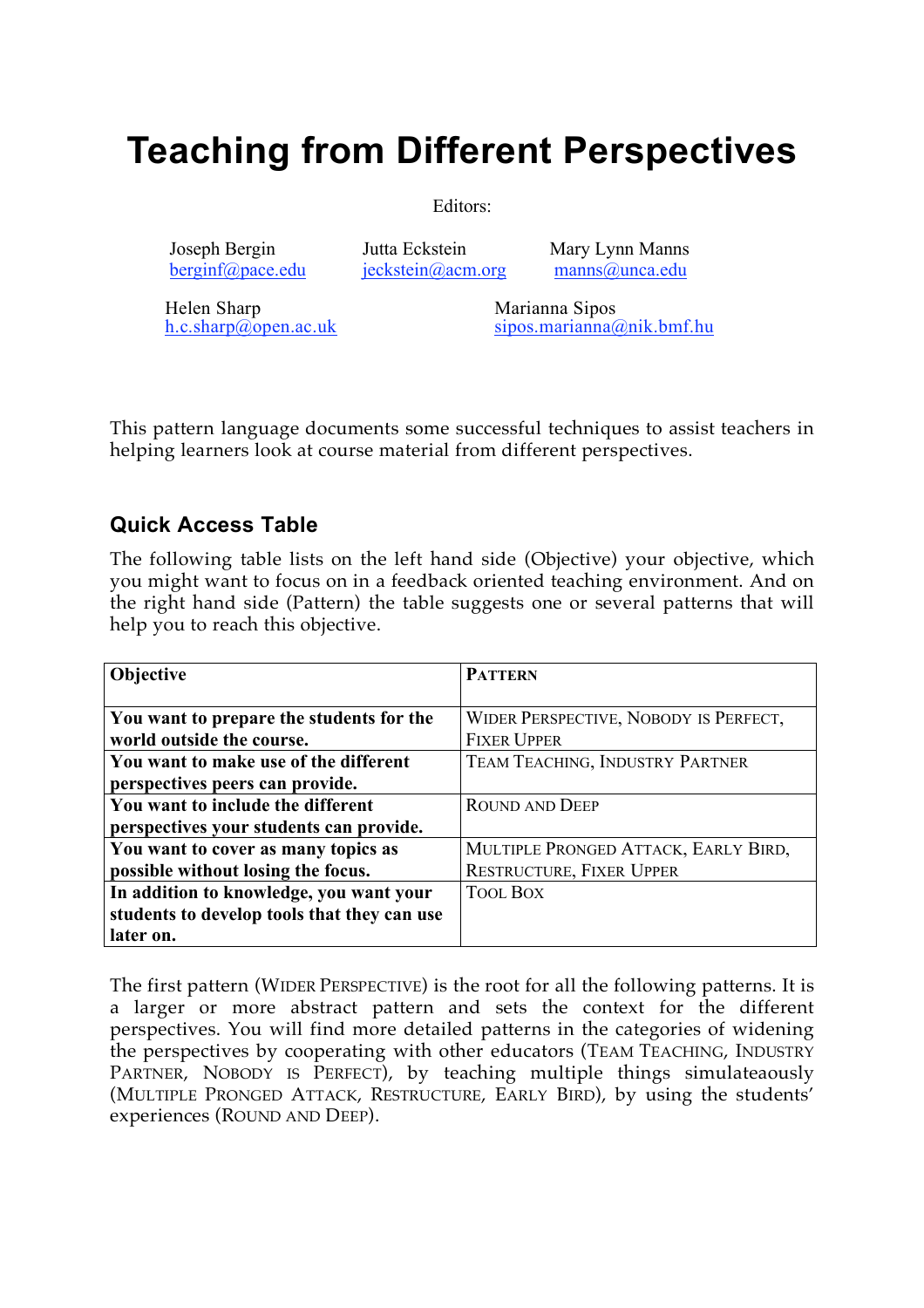# **WIDER PERSPECTIVE \*\***

This pattern is based on ETHOS, written by Klaus Quibeldey-Cirkel [QC] and revised by Mary Lynn Manns.

You want to prepare students in technical-oriented area to be able to use their knowledge for tackling real world problems.

#### ❊❊❊

An academic concentration in a technical area, such as Engineering or Computer Science, requires a large amount of technical knowledge. Therefore, coursework often stresses the vital technical facts and applications in such areas as programming languages, hardware and software design, and mathematics.

However, the workplace rarely places workers in a position in which they work only with technical matters. Students soon realize that it takes much more than technology to do their jobs. The most influential and complicated matters to handle are often not encompassed in the technology itself but rather in the social and economical implications of the technology.

**Even though such realities as economic conditions, human behavior, and organizational politics will affect how students in technical disciplines will be able to do their jobs, they are rarely given an appreciation for these issues. This can give students the impression that expertise in technical topics is all they need to be successful in the workplace. In addition, it will not adequately prepare students to take on a managerial role.**

❊❊❊

# **Therefore, teach a technical topic from wider perspectives.**

Give students an interdisciplinary understanding of the implications of the technology, such as economical, ethical, social and organizational.

Some may argue that there isn't time to do this in an already overloaded course or curriculum. But the technical content can still be the emphasis of the topic. The instructor can favor "breadth over depth" to simply equip students with an appreciation for the other issues they will face when working with the technology.

But this brief overview can lead to underestimating the importance of these issues. You can confront the learner with MISSION IMPOSSIBLE to "shock" him or her into a deeper thinking about the subject and provoke further questioning, exploration, and self- study.

Instructors that feel they don't have the background and knowledge to include a wider perspective in their course can get help from other instructors (TEAM TEACHING) or from invited speakers (INDUSTRY PARTNER). When students ask questions you cannot answer, be honest about what you don't know and offer to get the answer later (NOBODY IS PERFECT) or, if time permits, lead a discussion among the students to explore the possible answers to the question (ROUND ROBIN).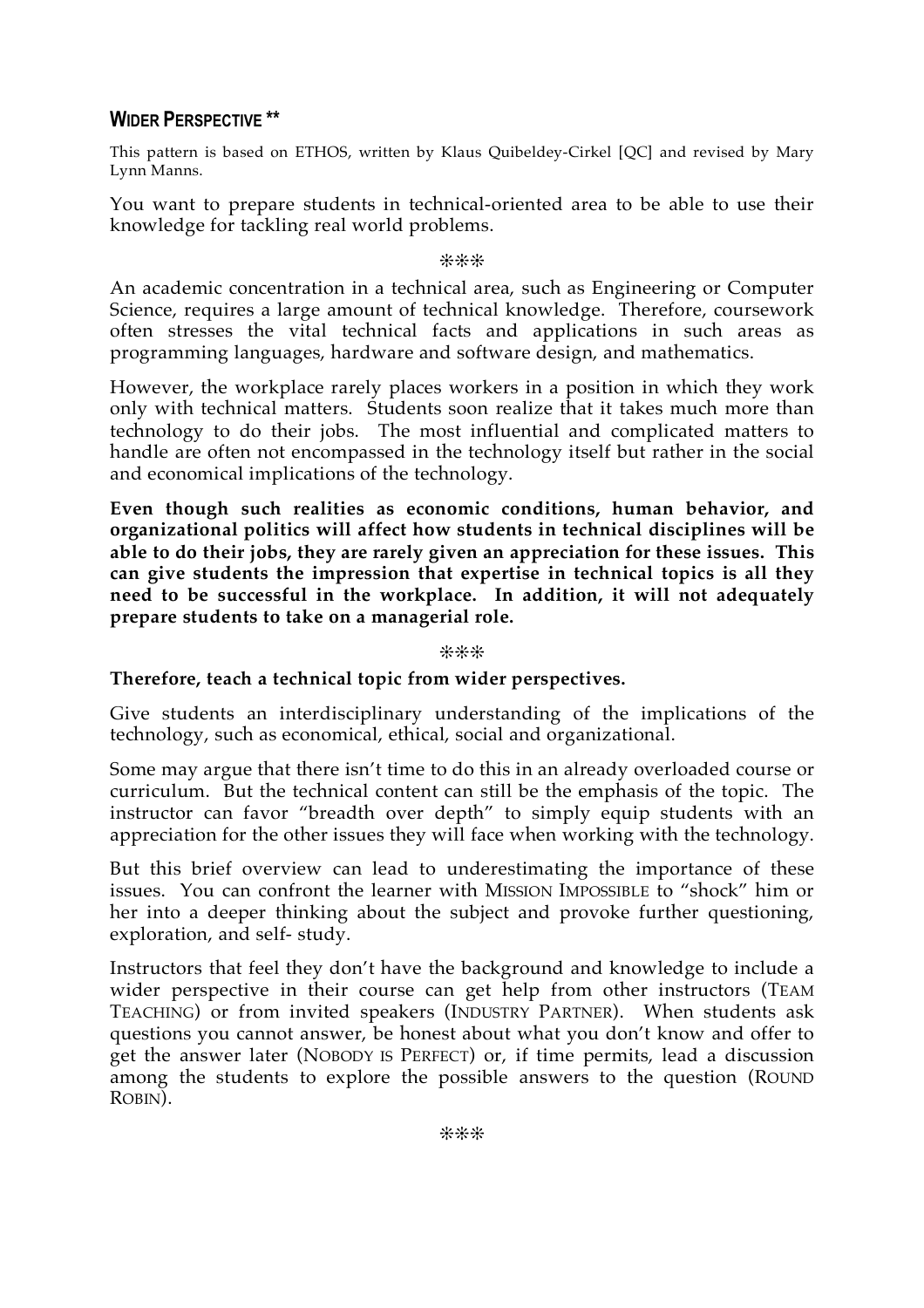*Klaus Quibeldey-Cirkel suggests an "ETHOS" approach to remind engineers that a solution to a technical problem commonly comprises economic (E), technical (T), human (H), organizational (O), and social (S) aspects. These aspects should be integrated into the general structure of a course.*

*A wide range of topics could also be structured with a SWOT approach. The instructor would discuss the strengths (S), Weaknesses (W), Opportunities (O), and Threats (T) of the technology.*

# **TEAM TEACHING \***

This pattern is based on Team Teaching, written by Jeanine Meyer [JM] and on Teacher Teams, written by Astrid Fricke and Markus Voelter [VF] and revised by Jutta Eckstein.

You want to teach a subject FROM WIDER PERSPECTIVES by providing different views on it, but you are aware that NOBODY IS PERFECT, which is also true for you. This means that you have difficulties providing many different perspectives.

❊❊❊

**Some topics are very broad and complex. These topics provide a real challenge if you want to cover all their aspects. Furthermore time limitation might make it harder for you to get knowledgable in the whole topic. Students, on the other hand sometimes have difficulties to get a holistic understanding of the topic if they are introduced to only one opinion on the subject matter.**

❊❊❊

**Therefore, team up with fellow educators and teach the course together. Your peer might know some aspects of the subject you don't know and vice versa. Working in teams is generally more effective than working alone, because the partners motivate each other and according to the idiom that one plus one is more than three, the team produces much more and better output than each member alone.**

It is often helpful if your partner belongs to another domain than you do. This will emphasize different interdisciplinary views on the same subject. For example if you are an academic teacher, your partner might work in industry. Thus your peer doesn't necessarily have to be a teacher. Another possibility is that you are teaching the material from a technical perspective, whereas your partner teaches it from an economic perspective.

It is easier to focus on these different perspectives if you are co-present while teaching, i.e. both teachers are in the classroom at the same time. On the other hand you can also focus on the different perspectives, if the teacher team does not teach at the same time, but the teachers are in the classroom at different times. In all cases, it is important that the teachers and the students understand the distinct roles and yet also understand that it is still one course, with the teachers conferring with each other regularly.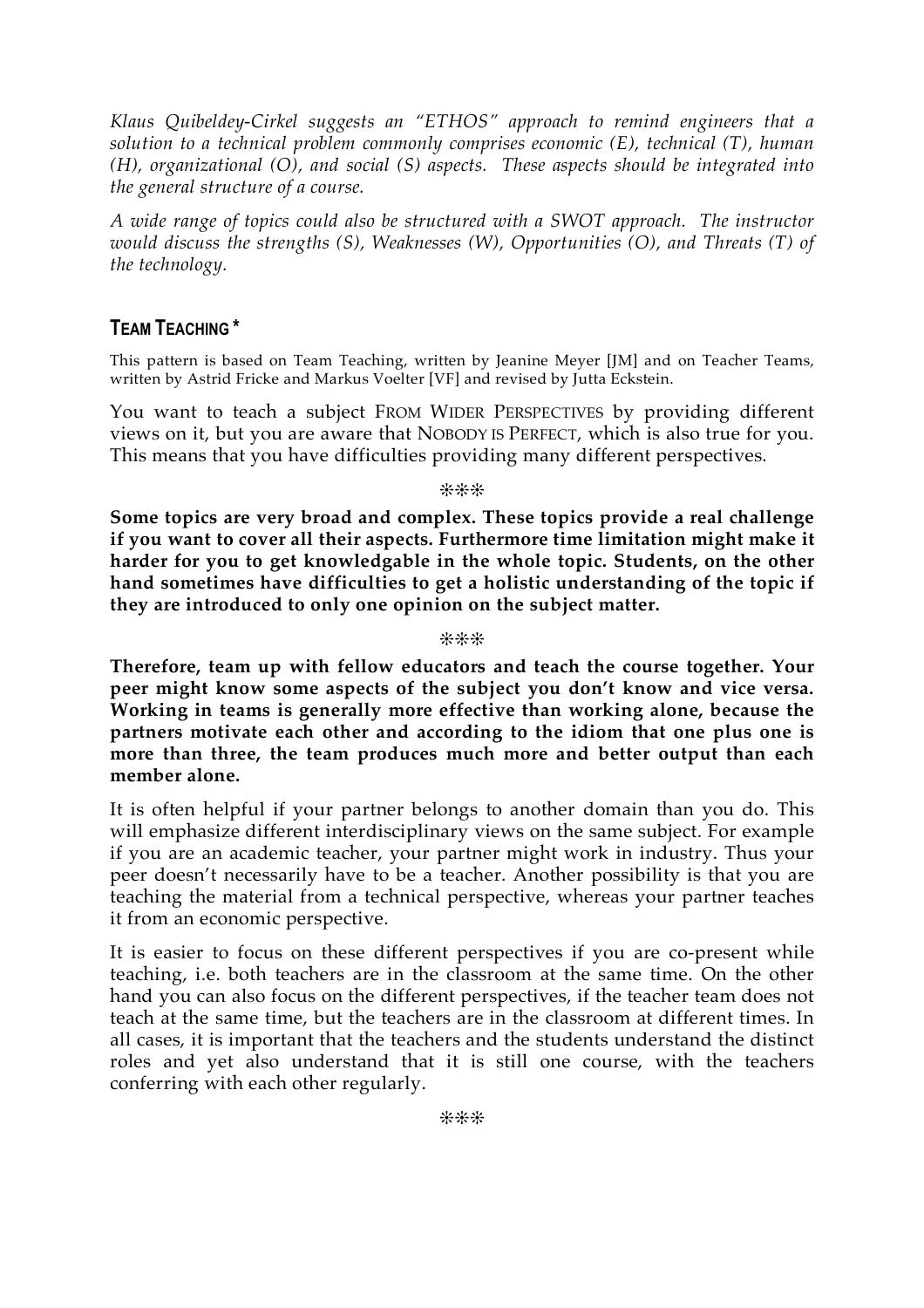The students seem to take over more responsibility for the learning when they see teachers learning from each other. Students also observe teachers (adults) grappling with issues and being truly involved in the subject matter. If there are problems with students, it is wonderful to have someone to talk with about the problems.

TEAM TEACHING when applied as co-teaching is much more vivid than teaching alone. The vividness is enabled, for example, by different voices and different body languages. Your partner will also help make sure that you do not lose yourself in details, but instead reinforce that the students get a holistic understanding of the topic. However, if you prefer to co-teach in presence you might encounter some financial or temporal constraints. However, the teaching partners can decide to team teach one of each of their courses and thus compensate for the financial constraints; however the temporal constraints remain (or might even be doubled).

Although you might imagine that team teaching will cut your workload in half, in reality, harmonizing the course topic and the regular consultations require a lot of time. Moreover it will get harder the less the co-teachers act as a team.

*At Pace University, Jeanine Meyer and Dr. Martha Driver did team-teach a course on English literature with a side-focus on mulitmedia. Jeanine focused on the technical aspects whereas Martha took care of the contents (Beowulf to Lear: Text, Image and Hypertext: http://csis.pace.edu/grendel).*

*Jeanine Meyer and Dr. Sandra Flank did team-teach a summer intensive one-week course: Introduction to Multimedia for the Classroom. Jeanine took over the technologist role and worked with Dr. Karen Berger on Strategic Web Marketing.*

# **INDUSTRY PARTNER \***

You want to teach a topic from WIDER PERSPECTIVES but NOBODY IS PERFECT.

❊❊❊

**Even the most experienced teacher can't know everything. In addition, teachers that spend most of their time in the classroom aren't well versed on what is happening in industry. Yet, they want their students to have an appreciation for how the topic they are studying is relevant and useful in the work place.**

**At the same time, individuals who spend most of their time in industry aren't aware of how and what the students, their future employees, are being taught.**

❊❊❊

**Therefore, partner with one or more people from industry. Include them in some classroom activity.**

You can ask them to do a presentation, or join an in-class exercise, or provide feedback on student projects. Take the time to inquire about what they are most comfortable with and offer opportunities that match their interests and skills.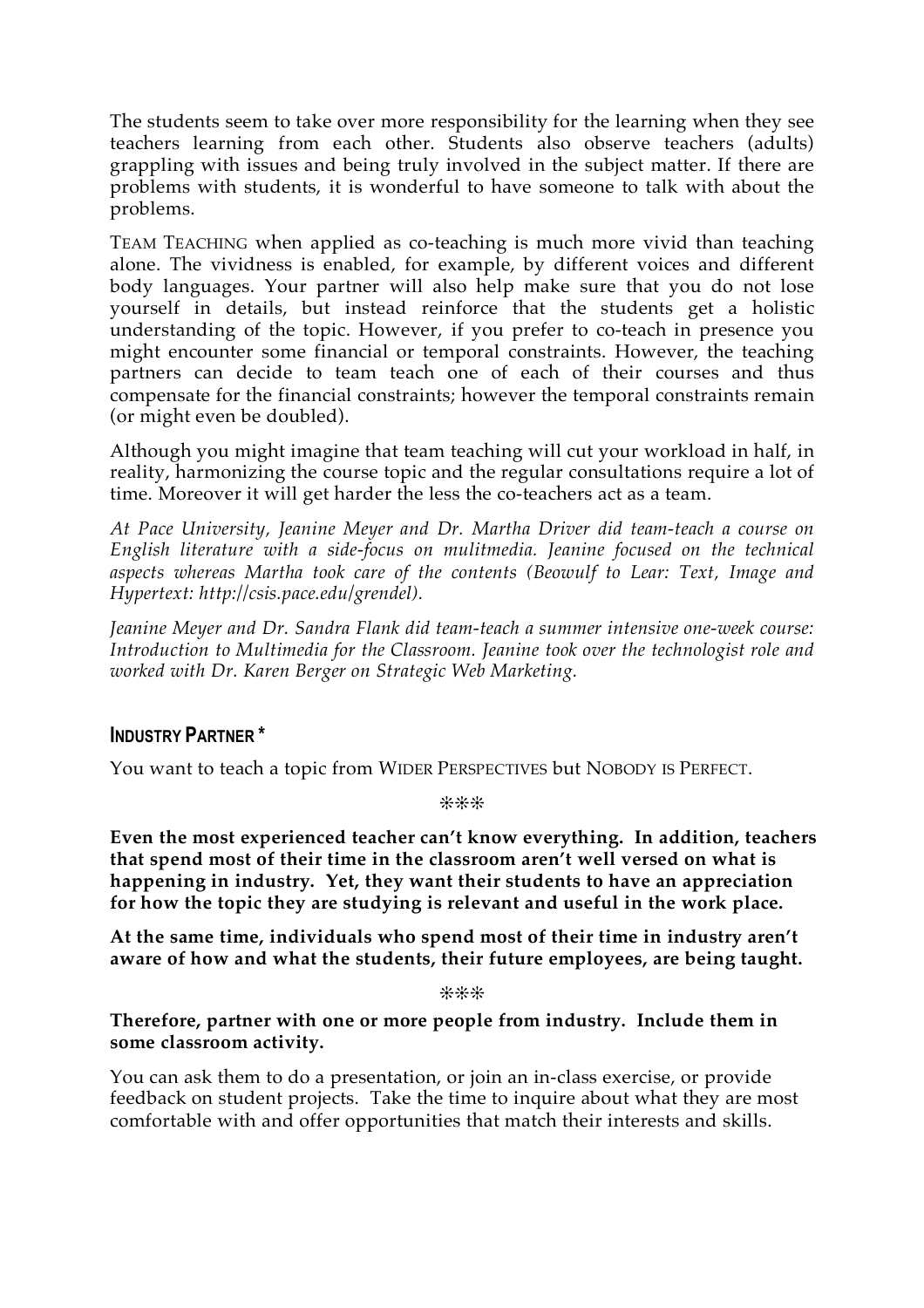Inviting industry partners into your classroom means you must be willing to accept that the class will have some unknowns. For example, if you ask someone to do a presentation, you may find that this person does not have good presentation skills. Brief your students that even though the industry person is not a professional presenter, he still has valuable information to contribute.

# **ROUND AND DEEP \*\***

This pattern was written and revised by Helen Sharp.

You want the whole class to benefit from the experiences of individual students in your class.

#### ❊❊❊

An experienced student is likely to gain a deep understanding of a complex concept by relating it to his or her own experience. But the same experience which results in a deep understanding may also limit it because a rounded understanding of a complex concept can only be achieved by considering different perspectives.

**To gain a deep understanding of a complex concept, the student needs to consider it from many different perspectives, but your own experience is necessarily limited and a classroom exercise (in a University or Industrial setting) is necessarily too simple to cover adequately the deep issues surrounding the concept.**

**Experienced students will relate a new concept to their own real-world experiences, and will form a deep understanding of it, but if their experience does not validate the concept, then its significance may be lost, and if their experience does validate the concept then although understanding may appear deep, it may also be narrow.**

#### ❊❊❊

**Therefore exploit the variety of the students' own experiences to deepen their own understanding of the concept and to provide alternative perspectives for other students.**

The key is to give students the opportunity to relate the concept to their own experience and to allow time for students to share that understanding with others in the class. The first part results in a deepening of the student's own understanding. It can be achieved through a group or individual activity that exercises the concept from a number of perspectives. Choosing suitable activities to encourage students to relate explicitly and deeply their experiences to the concept being taught is not easy. However a small group discussion around an example application can be enough to elicit different views. The second part of the pattern (allowing time to share understanding) results in a rounding of other students' views of the concept. This can be achieved in a group setting, where students can hear others' perspectives, exchange ideas, concerns, lessons learned and so on.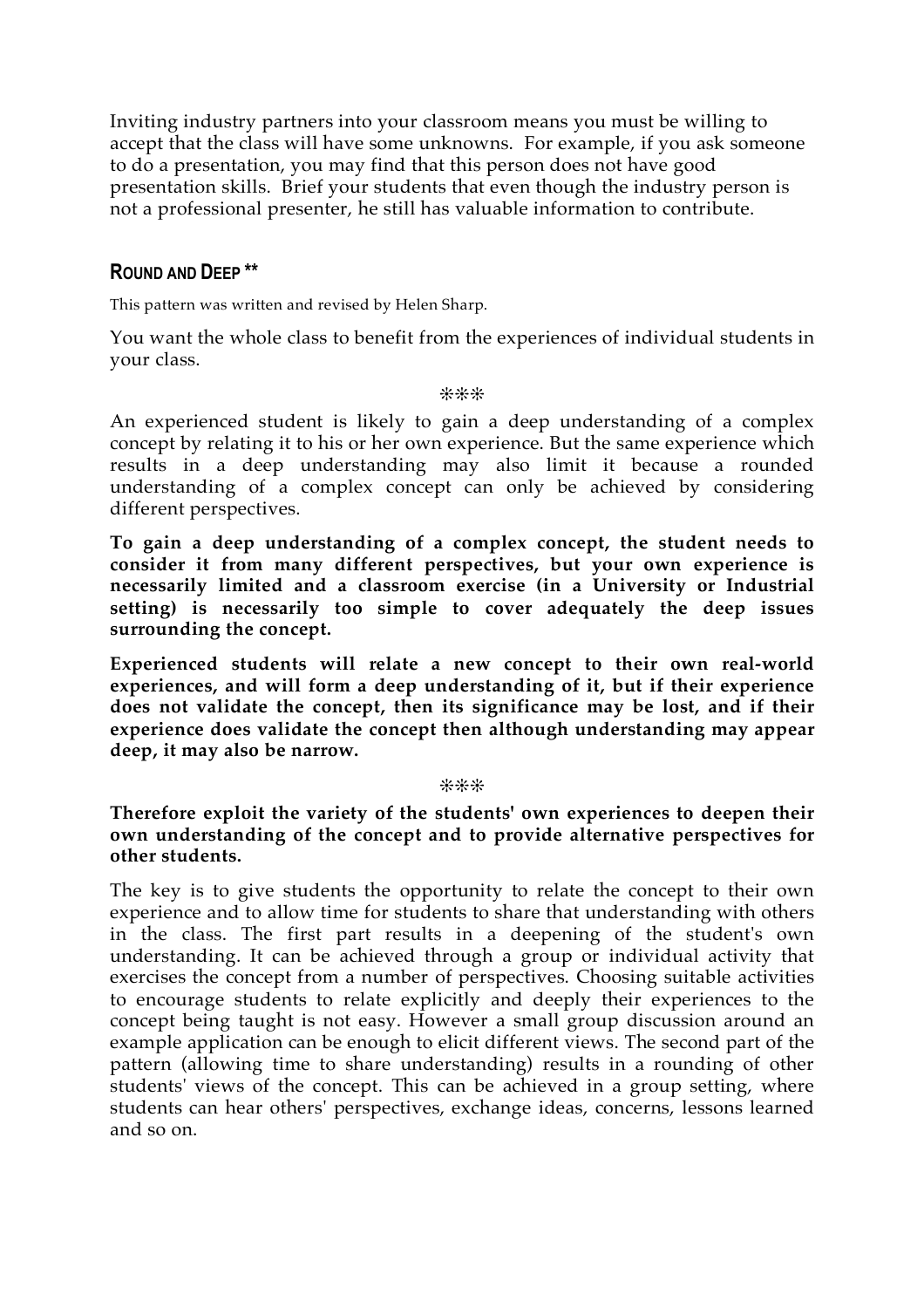Widening the discussion to include the whole class, or at least a larger group in the class can be achieved by presentations followed by discussion. Asking students to present findings to you and to fellow students compels them to clarify their own thoughts. This in itself can deepen the student's own understanding, while the presentations and discussions deepens the collective understanding of the class by sharing other students' experiences, misconceptions and breakthroughs.

How well this pattern works depends on how many and how varied are the experiences in your class and how prepared the students are to expose their understanding of the concept. Some perspectives may conflict, but good learning experience will emerge from their resolution and compromise. You will also learn quite a lot and broaden your understanding!

A variant on this is to let members of a team who finish early to split off and join other teams to learn from their debates. This increases the level of crossfertilization, and is also an alternative strategy when the student group is too big to allow each team to present their findings.

❊❊❊

This pattern gives you a chance to exercise a concept or set of concepts within a collaborative environment and it encourages students to reflect on what they have learned. However the exercise must be chosen carefully to fit within limitations (time and space) of the classroom situation, and it must be deep enough to engage your students and not to simply re-state the key concepts given in lectures. To make the most of students' experiences, you need to keep a relatively low profile and allow students to learn from each other.

#### ❊❊❊

*Helen Sharp has used this pattern to teach postgraduate software engineering professionals object modelling, where some very interesting discussions have emerged between telecommunications and business systems developers because they have quite different technical concerns in each of their domains. A similar pattern was proposed by Martin Barrett from East Tennessee State University.*

# **NOBODY IS PERFECT \*\***

This pattern was originally contributed by Astrid Fricke and Markus Voelter [VF] and revised by Jutta Eckstein.

You are teaching a topic and your students are asking questions, which are beyond your acquired knowledge.

❊❊❊

**Students expect the one and only right solution to a problem from the instructor. However, on the one hand there is often no single answer, but many equally correct answers. And on the other hand you might not know what the best answer is.** You cannot know everything. If you paper over the cracks, the students will stop relying on you in areas where you are knowledgeable.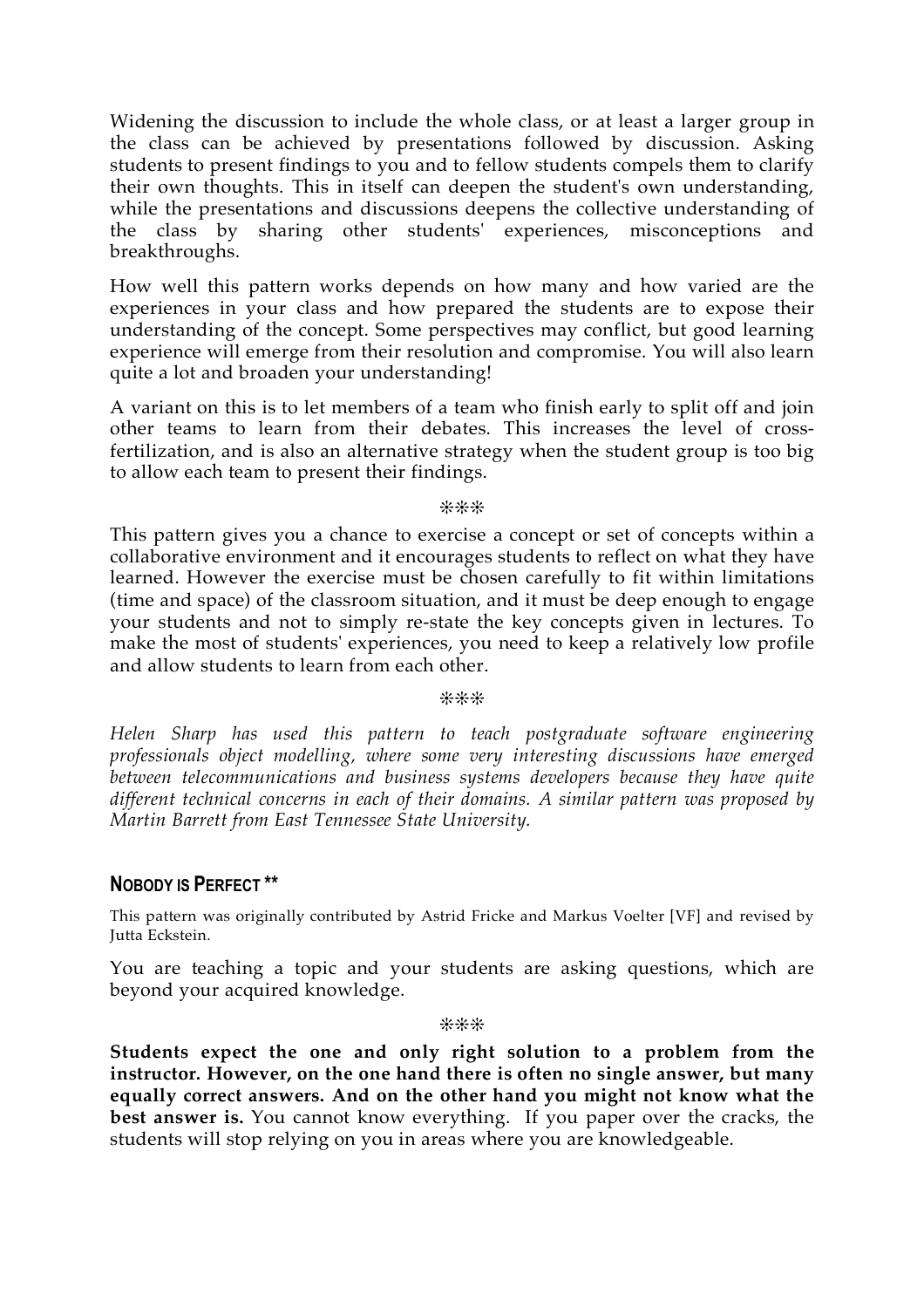#### ❊❊❊

## **Therefore, admit your limitations with grace. Do not try to be perfect. In particular, if you cannot answer a question, admit it.**

Be honest to the students, by telling them that you do not know the answer. Avoid searching through your material in front of the students. Unless you really know where to find the answer, it is unlikely you will find the correct answer in this short time frame.

Don't create the impression that the question is overly difficult just because you don't know the answer. This will hinder the students trying to speculate about the solution. Suggest that you will look up the solution, or explicitly ask the students whether one of them knows the answer to the question. You can also suggest to either work on the solution jointly with the students or start exploring with the students to find the answer.

#### ❊❊❊

It is much harder to implement this pattern in countries where the culture does not allow people to admit that they need help or where the students are regarded as impolite if they admit that they do not know the answer.

Use REFLECTION to foster the trust in the students' own competency.

# **MULTI PRONGED ATTACK \***

This pattern was originally contributed by Joseph Bergin [JB2] and revised by Jutta Eckstein.

Despite the fact that your curriculum is packed with topics, you want to include additional material.

#### ❊❊❊

You are feeling overwhelmed by the amount of material you need to cover in a course. However, you feel the need to continually include new material, although you wonder what you can omit in order to have the time for teaching the new material. There never seems to be enough time to teach all that we want to. **Sometimes eliminating stuff to make room for new topics is the best choice, because some topics are becoming obsolete by the introduction of new ones. But often you will find that there are no topics to leave out and that the new ones are just coming on top of them.**

#### ❊❊❊

## **Therefore, choose your examples and exercises so that they cover more than one idea or topic at the same time.**

As Kristen Nygaard used to say, one must start with *sufficiently complex examples* instead of *sufficiently simple examples* in order to teach the students the world view.

Students have to see some examples, which cover multiple aspects and they have to work on some appropriate exercises. These exercises should focus on the current topic, but allow students to learn additional topics along the way. These aspects can be covered in a way that the students don't really realize that they are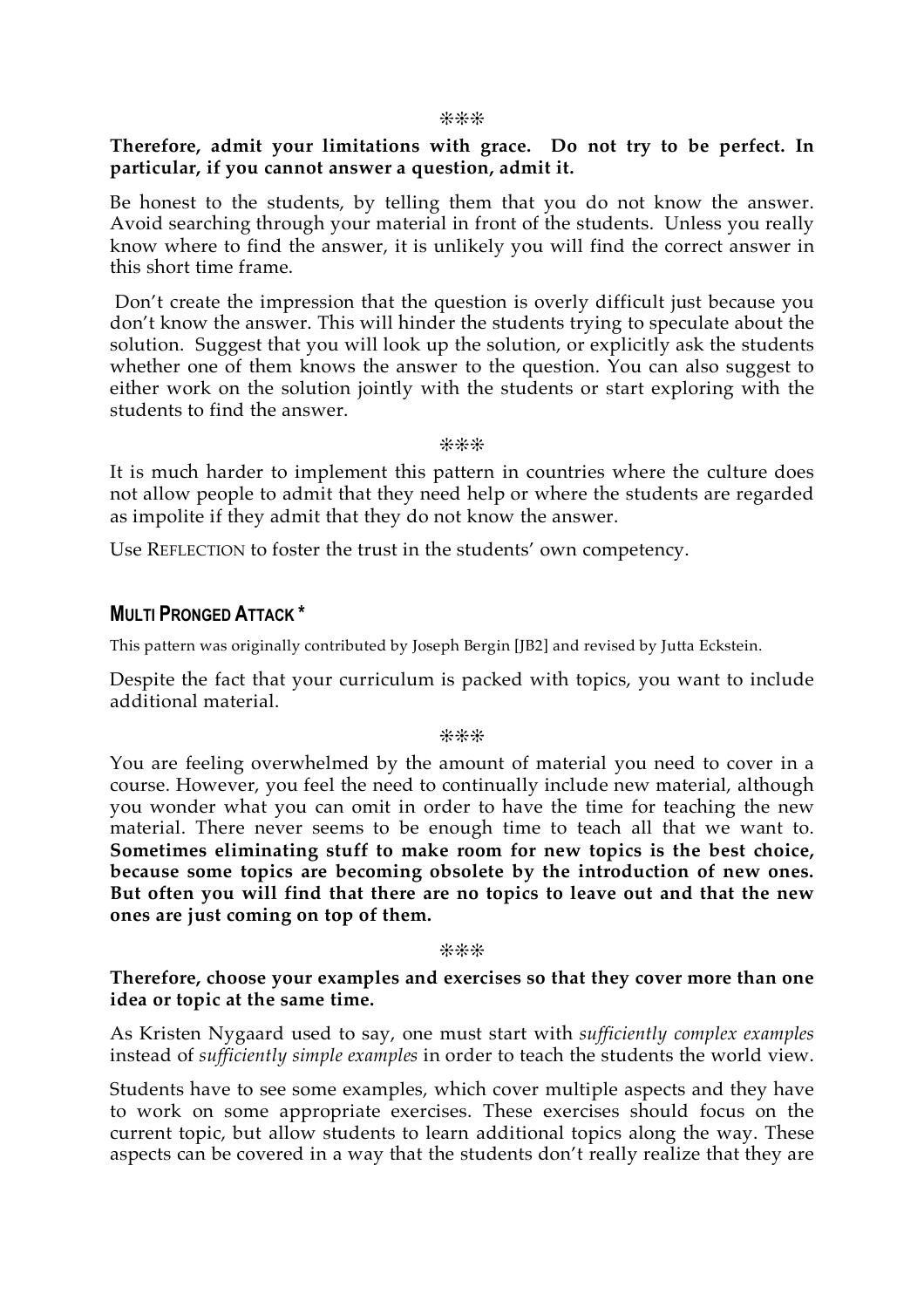learning another topic additionally. The exercises can be either single faceted or multi faceted. The former seldom stretch the students imagination or skill. Teach a topic in such a way that it reinforces several ideas at the same time.

Often you can add new material to a course simply by changing the examples you use in class. When used well, this gives the students very rich environments in which to learn. It can also engender a questioning attitude in the students.

❊❊❊

*For example, when teaching novices how to program in an object-oriented way you still need to teach them if statements and loops. You can either do this in isolation with abstract examples, or you can do so in such a way that the broader goals of object orientation are also reinforced. Do this by choosing examples and exercises that illustrate while statements, for example, but in the context of doing something useful in a class. Even better, you can choose the example in such a way that it also teaches students something about the breadth of computer science as well. For example, a finite automaton* has a control loop. It can be built as a class, and it shows some of the underpinning theory *of CS.*

*Karel++ [BSRP] uses a gentle introduction to the art of object-oriented programming by requiring that the students build a new class and new methods to do anything, reinforcing object-orientation at every step, even while teaching if statements.*

*This pattern can also be combined with TEAM TEACHING, as Jeanine Meyer and Dr. Martha Driver did at Pace University in a course on English literature with a side-focus on mulit-media. While Martha focused on English literature, Jeanine emphasized the multimedia aspect.*

# **FIXER UPPER \*\***

This pattern was originally contributed by Joseph Bergin [JB4] and revised by Jutta Eckstein.

You want to challenge your students with sufficiently complex examples but do not want to overwhelm them.

❊❊❊

We often need to introduce students to a new field requiring mastery of several topics. However, students often fail to see how the topics fit together when introducing them sequentially. **Too often students work on only "toy" problems because they may not have the experience or skill to build large artifacts from scratch and there is only just so much time. But all realistic problems are large and the day in which small problems were interesting is about past.**

On another front, students also have difficulty when unexpected errors arise in their own work. They also often fail to have a grasp of the means of locating and correcting errors.

❊❊❊

**Therefore, give your students a fairly large artifact that is generally sound but with carefully introduced flaws. Ask the students to repair and discuss the flaws.**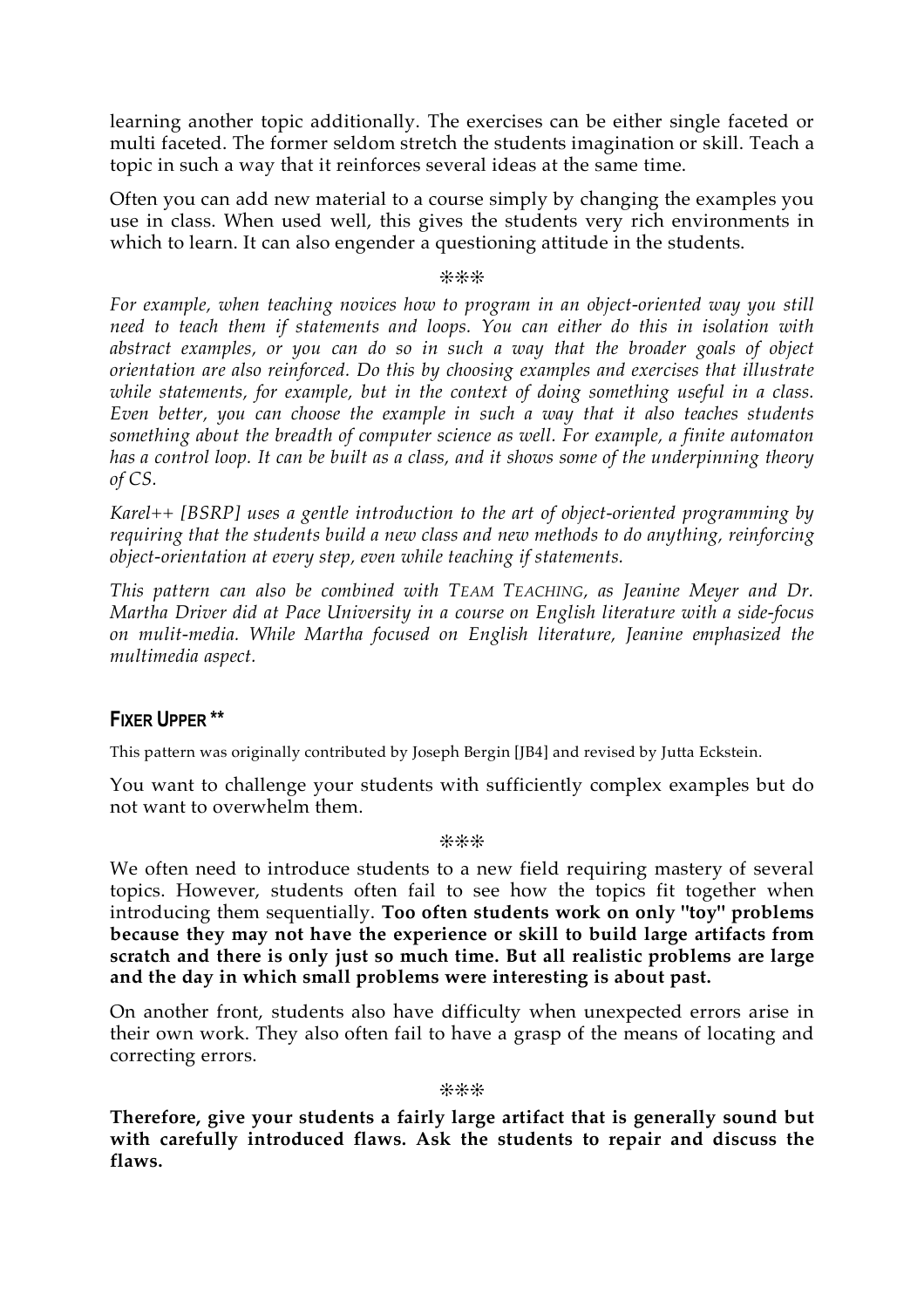The artifact proposes to be the solution to a problem, but while generally correct, the instructor has purposely introduced flaws into it. Most of the flaws should be simple and obvious to most readers. There should be one or two deeper flaws.

Ask the students to find and correct the flaws. Ask them to discuss the nature of the flaws found and the reasons for their changes. Finally, ask them to discuss the overall structure of the artifact and draw inferences from it.

Fixing a larger artifact than can be created by students is generally within their grasp. It gives them a better sense of scale of interesting problems and permits them to integrate a number of issues into the solution of a single problem.

❊❊❊

This pattern allows students to actively work with larger artifacts, which can even be LARGER THAN LIFE, than they can develop completely themselves. They benefit since finding flaws in their own work is a valuable skill. It is important that the overall structure of the artifact be sound.

The best way to develop such an artifact is to start with an excellent solution to a problem and then doctor it by introducing flaws. There must be different kinds of flaws, but probably not structural flaws if you are dealing with novices. This latter rule can be broken if the artifact is introduced later in the course rather than at the beginning, at a point at which structure is the main issue. When used as an EARLY BIRD instance, however, concentrate on flaws of detail, rather than structure.

Most such exercises cause the students to generate questions that can be a fruitful source for classroom discussion. If the instructor is careful to introduce certain flaws, the student can be led in a desired direction to further explorations.

The pattern must be carefully used if student honesty is an issue. It is easy for one student to point to the locations of errors in C++ programs, for example. One way to address this is to use large artifacts that require teamwork. Another is to ask questions concerning the structure as well as the errors. Finally, the students can be asked to examine the artifact before they are given the full set of questions that will be asked about it.

Some students are frustrated by large artifacts. The instructor must be prepared to provide support and encouragement that the real world really is like that and that it is ok to initially (a) be frustrated and (b) lack knowledge.

Note that in the United States, a "fixer upper" is a house for sale that is in poor condition. They are sold to people, mostly young, with more energy and enthusiasm than money. The concept is that you need to repair it (perhaps extensively) after purchase.

❊❊❊

*Joseph Bergin has used this pattern when teaching beginning programming. He uses a program illustrating a number of syntactical constructs that have not yet been introduced in class. (It has been used as the first assignment.) The program can be large enough that its structure is not obvious, with e.g. two or three classes with several short methods.*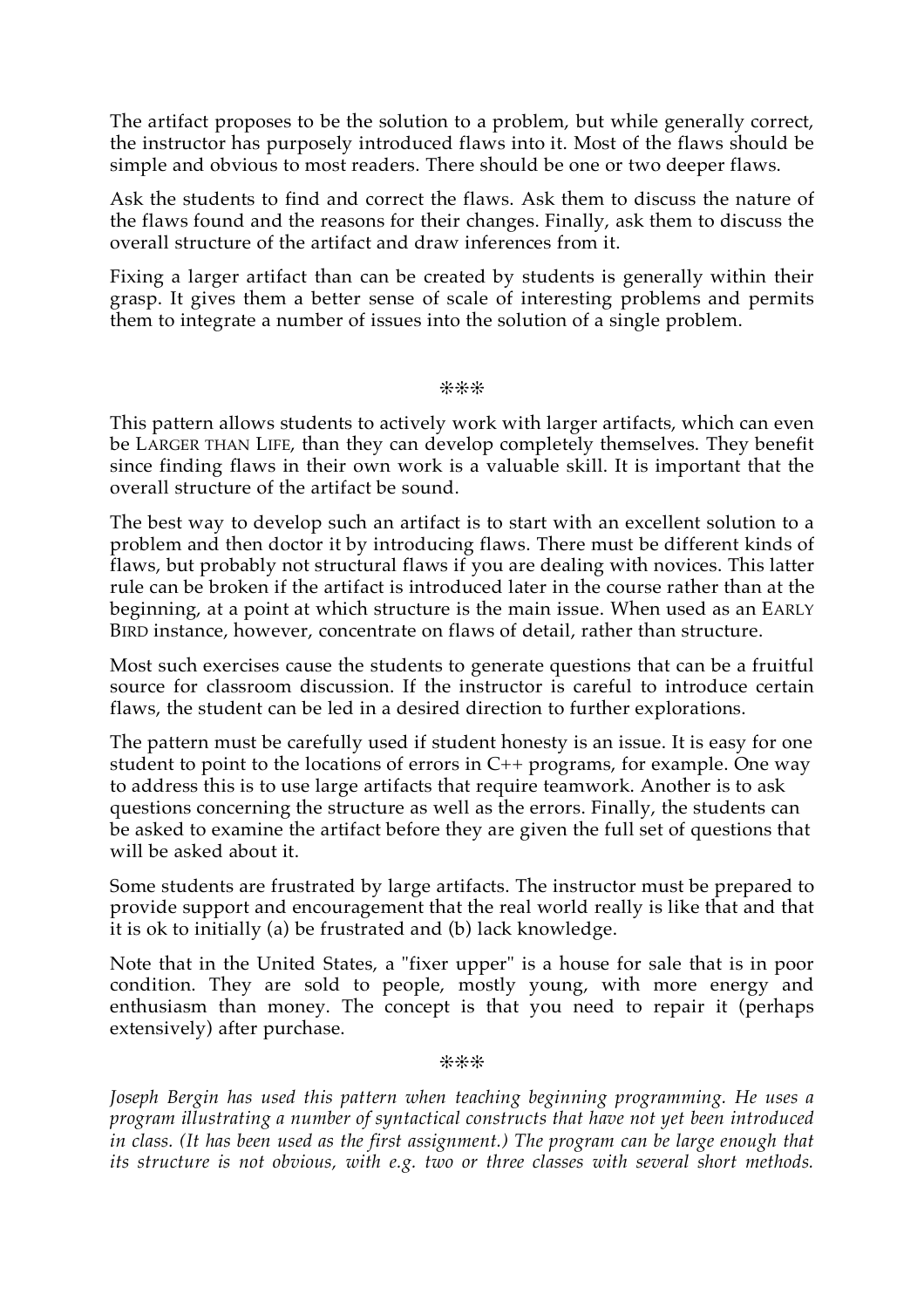*Sometimes one part of the program is more complex. The errors can be mostly syntactical and lexical, so that the compiler can find them. By introducing one or two semantic errors, the program does not perform as expected.*

*Jutta Eckstein has used this pattern for teaching advanced design. She presents design results from a former course and asks the students to improve it by discussing it and correcting the errors. Here the flaws are not carefully introduced by the instructor, but accidentially by the former students.*

*Linda Rising has used this pattern with very large artifacts –large enough that they can't be understood by a single person at the level of the students and therefore require GROUPS WORK.*

# **EARLY BIRD \*\***

This pattern was originally contributed by Joseph Bergin [JB1] and revised by Jutta Eckstein.

You want to ensure that your students remember (at least) the most important ideas.

❊❊❊

**Students have sometimes difficulties to distinguish between the important and the unimportant ideas. However, students often remember best what they learn first.**

#### ❊❊❊

**Therefore, organize the course so that the most important topics are taught first. Teach the most important material, the "big ideas," first (and often, using a SPIRAL approach).** When this seems impossible, teach the most important material as early as possible.

Important (big) ideas can be introduced early, even if they can't get complete treatment immediately.

You have to mine the course for its most important ideas. These ideas become the fundamental organizational principle of the course. The ideas, and especially their relationships are introduced at the beginning of the course and are returned to repeatedly throughout the course. This way the most important things in the course receive more focus from the instructor and the students. Students can be made more aware of what is paramount.

Often only simple aspects of an important idea can be introduced early. If there are many important ideas, it can be LARGER THAN LIFE. Sometimes it is enough to give important terms and general ideas. Some "big" ideas are thought of as advanced. It is difficult to introduce some of these early. Sometimes a really big, but difficult, concept can be introduced incompletely. Then as other material that relates to it is covered, the relationship to the big idea is carefully explored.

You have to be able to analyze deeply what are the consequences of developing material in a particular order. It is often helpful to have a forum in which ideas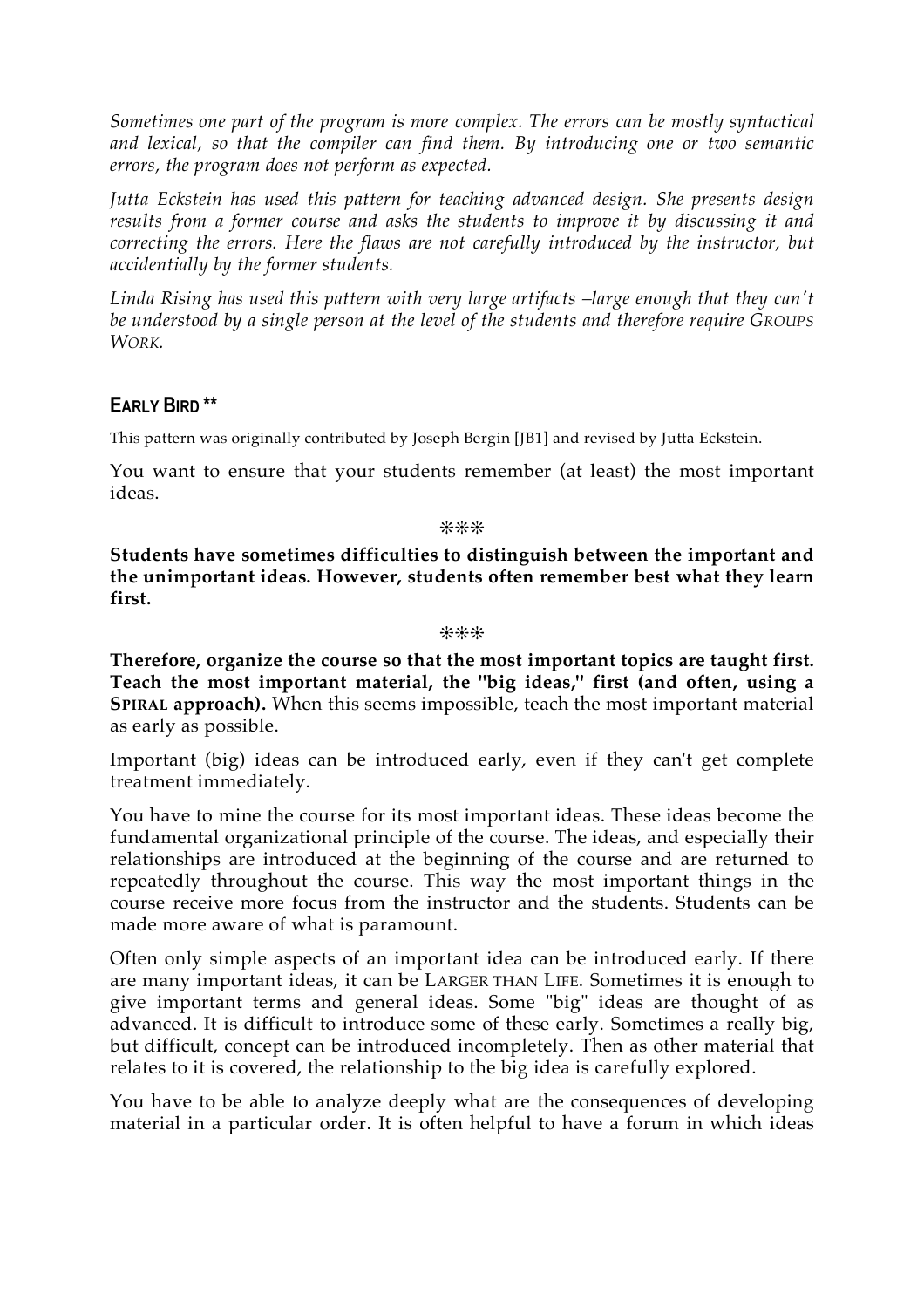can be discussed and refined. It is also often necessary to develop your own materials, which requires time and effort.

❊❊❊

It may be a mistake to try to use this pattern with material that has clear prerequisite ideas to the important ideas. This would be especially true if the relationship between the prerequisite idea and the big idea is especially subtle or if the prerequisites are especially difficult to master.

❊❊❊

*Joseph Bergin provides several examples of what he defines as most important, e.g.: Teaching objects first (or at least early); Teaching design first; Teaching concurrency first in operating systems; Teaching user requirements first in Database; Teach recursion before loops. Of course, these are Joseph Bergin's definitions of what is most important. You may disagree, but then it is your course, so discover and implement your own "firsts."*

*The book Karel the Robot [RP] was designed with this pattern in mind as a way of teaching procedural programming (procedures first). Its successor, Karel++ [BSRP], attempts to do the same with Objects (classes first).*

# **RESTRUCTURE \***

This pattern is based on Big Picture on a Small Scale, written by Kerstin Voigt [KV] and revised by Marianna Sipos.

You want to teach state-of-the-art technologies and concepts that have become essential, and you want the existing material to take account of the new developments.

#### ❊❊❊

Often you are facing the challenge that new ideas come and go into practice in very short timescales. As some concepts become important, others become less important. By the time a new idea becomes established as a base concept, other new ideas have come along.

**Some years ago, when you considered teaching them, they had been taken to the end of the course, because in order to understand them, it was often necessary to learn some prerequisite knowledge. New technologies help you to apply and understand these new ideas while performing familiar tasks. New developer tools also support the development of this understanding through practice. This is useful because complicated ideas at first appear to be simple. At some point, these new ideas become base ideas and you have to modify your teaching of them, and introduce them early on in the course. However, you also know that teaching these new base ideas early on is essential, because considering existing state-of-the-art technologies and concepts will influence the students general thinking about the subject matter.**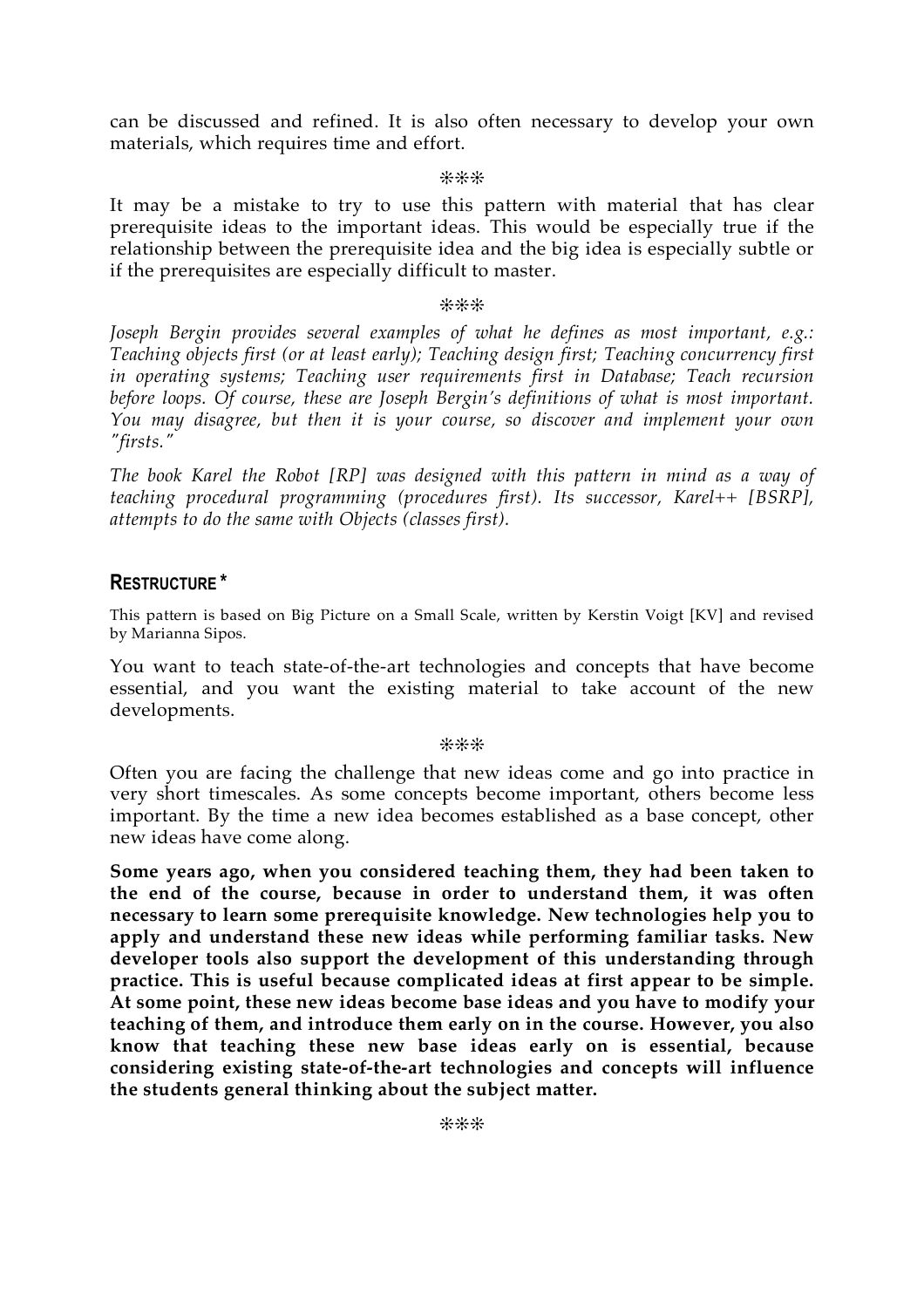# **Therefore, you should rearrange your syllabus, by starting the course with the new base concepts.**

You have to recognize that the new base concept is the new "big idea" and teach it as an EARLY BIRD. In order to take the prerequisite knowledge into account, you need to teach the new idea briefly at the beginning and come back to the subject matter as often as possible using an SPIRAL approach.

Rearranging the first part of the course has an impact on the succeeding topics. So you need to rearrange the whole course in order to respect the new ideas.

❊❊❊

*RESTRUCTURE has been applied several times: when structured programming came up, or when object-oriented programming became fundamental [KV], and nowadays when distributed systems are rising to become everyday technology. If you do not restructure your material you will not have enough time to teach and to delve into the more important subjects.*

You might want to introduce the new base concept on an abstract level followed by concrete practical examples, as suggested by ABSTRACTION GRAVITY. Or you might consider teaching the new ideas incrementally following EXPERIENCING IN THE TINY, SMALL AND LARGE.

# **TOOL BOX \***

This pattern was originally contributed by Joseph Bergin [JB3] and revised by Jutta Eckstein.

You want to enable your students to profit from a personal toolkit.

#### ❊❊❊

**The typical intent of a course is that students benefit later from the knowledge gained earlier in the course. But knowledge is not the only result of the learning effort. GROUPS WORK or REAL WORLD EXPERIENCE may also result in tools. However, these tools are hardly treated as helpers to foster successive learning.**

#### ❊❊❊

**Therefore, develop not only knowledge, but also concrete tools, which students can use in later courses. Ask your students to build things in early courses that will actually be used later in the same course and in later courses as well.**

Student exercises have multiple parts. One part of each exercise is to build a general tool that might be useful in other projects and to take some effort in its proper formulation for reuse. The design for reuse must be explicit and must be discussed by the students and commented on by the instructor. GROUPS WORK can help to combine individual designs of the tools, discuss the relative merits of each and then build a common implementation that improves each of the individual designs.

Both students and the instructor should spend time to evaluate the tools for correctness and also for the potential of reusability. Instructors in later courses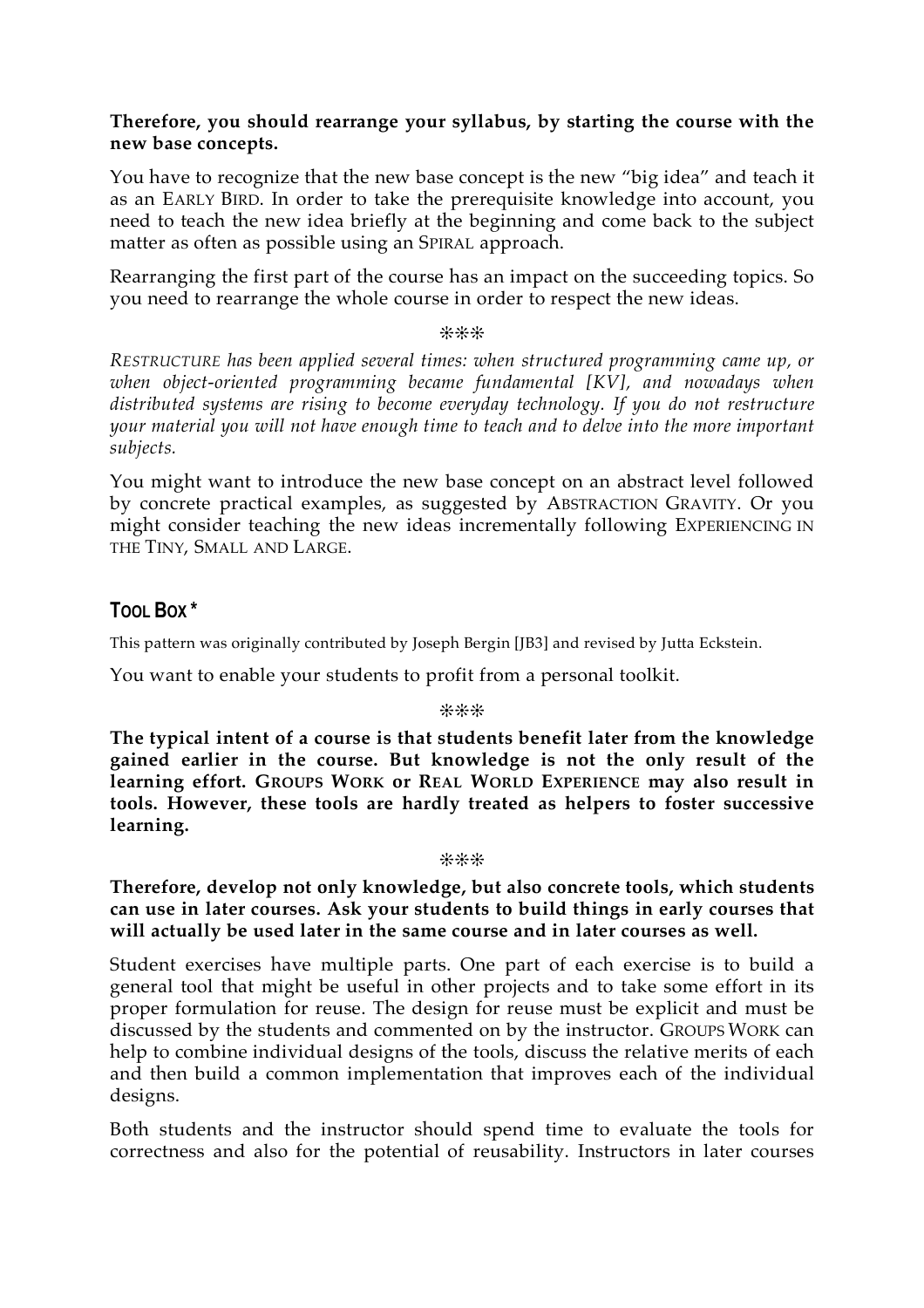must be aware that students have these personal tool kits and should use exercises and projects that exploit the tool kits and permit their extension. Thus coordination with later courses is an important element of this pattern.

You need to give thought to the design of the early courses as to what tools are broadly useful, but especially which tools will necessarily be useful in later courses. Thus you need to build a plan and must be able to provide implementations of those tools that the students will need, but which they will not build themselves.

#### ❊❊❊

Students become apprentices in the same sense that young people once served as apprentices in medieval guilds. There they spent their early years building tools they would need if they were to achieve master status in the guild.

Students also gain skill in the early courses building reusable components. To the extent that they fail, the lessons are reinforced in the later courses when they need to rebuild parts of the tool kit for use in the projects of those courses.

#### ❊❊❊

*Kernighan & Plauger's Software Tools books [KP] were a good use of this pattern. This book should probably be read by anyone who wants to implement this pattern. It shows how a high degree of reusability can be achieved with extremely simple tools.*

*Instructors can provide some tools (e.g. data structures and algorithms) in the form of class hierarchies or other libraries. Students complement this collection. For example, the instructor can give a singly linked list and have students build a doubly linked list. Both would be included in the tool kit.*

The students can build their personal tool kit incrementally using a SPIRAL approach.

# **Thumbnails**

The following patterns are not part of this language, but they are referred to by one or more patterns above.

# **ABSTRACTION GRAVITY** [EMWM]

Concepts that must be understood at two levels of abstraction require time for a SPIRAL approach to learning. However this can be time consuming.

Therefore, introduce a concept at its highest level of abstraction and use reflection on the concept to link the higher-level abstraction to the lower one.

# **EXPERIENCING IN THE TINY, SMALL AND LARGE** [EMWM]

A complex concept is difficult to understand unless you have experienced it by example. However concepts are often so complex that experiencing the whole in one step doesn't help either.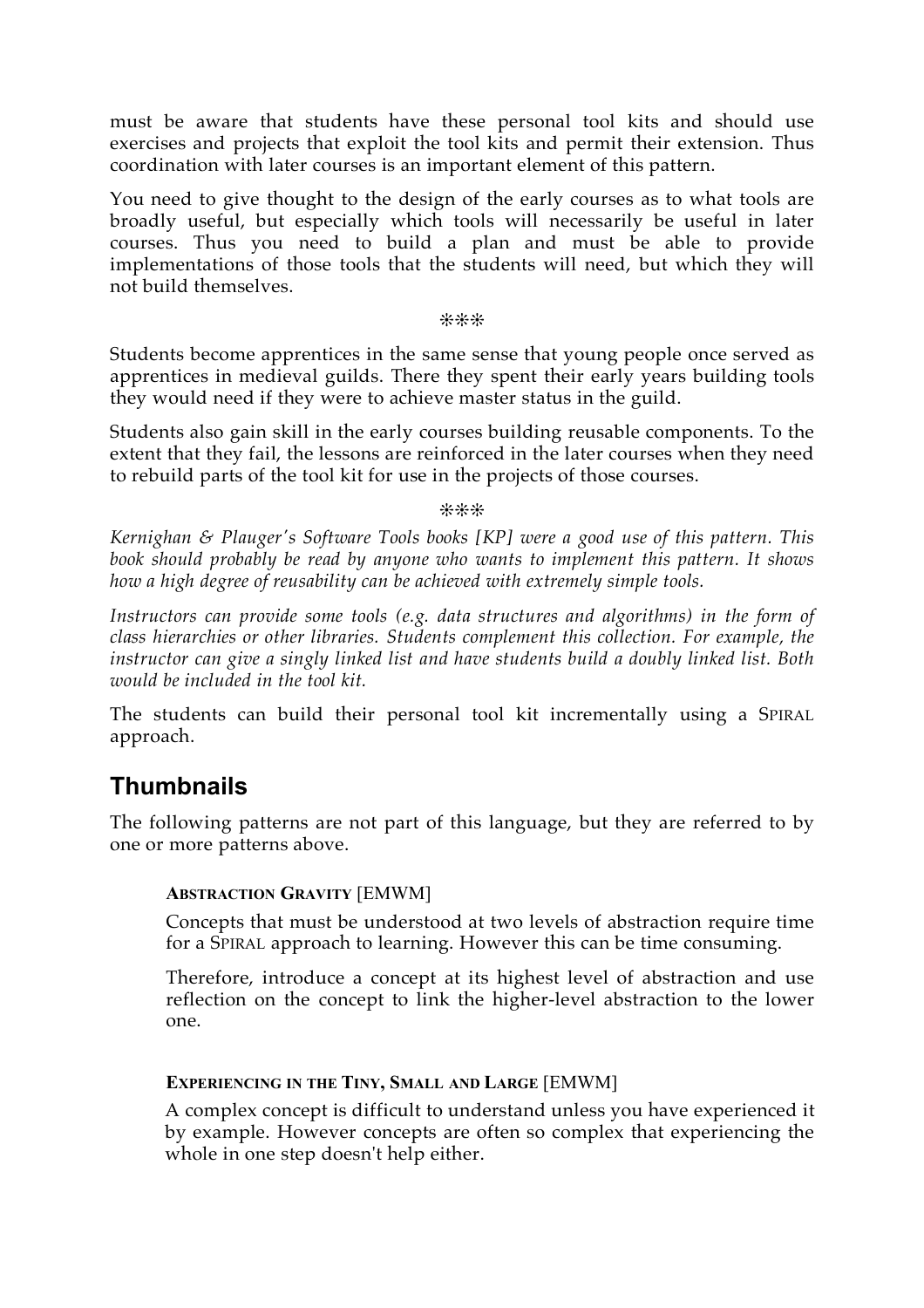Therefore, introduce the concept in three stages, tiny, small and large, which allows you to monitor the students' progress on a topic-by-topic – *tiny* – basis, to test if the student can combine the topics and apply them in a larger – *small* – setting and to solve a real-world – *large* – problem using all parts of the concept, thus seeing the *big picture* respectively.

# **GROUPS WORK** [EBS]

You are only one resource for the students. Given the number and difficulty of student questions and concerns you are actually a rather small resource. Your students need frequent feedback on what they do and how they do it.

Therefore emphasize group work in your courses. Use both large and small groups. Use both long lived (weeks) and short lived (minutes) groups. Groups can come together for a few minutes in a class to consider a question posed by the teacher. They can work for an hour or two together in or outside the classroom or lab. They can work in teams for days and weeks on larger projects.

## **LARGER THAN LIFE** [EBS]

When faced with a new concept, students often focus on low level details, ignoring its higher-level aspects. Students are able to read, understand, and modify artifacts larger and more complex than they can themselves build. They also need to see problems of a realistic complexity so that they don't get the idea that all problems are small and simple.

Therefore, give students an example problem or artifact that is too large for them to be able to focus on the details in the time available. Structure the assignment so that they can work effectively with large-scale conceptual or structural knowledge of most of the artifact.

# **MISSION IMPOSSIBLE** [EMWM]

Often new learners arrive at an abstraction not via generalization from a deeper understanding but from a simplification of something they do not yet understand. Such simplistic truths are dangerous, because they lead learners to construct simplistic solutions that do not really solve problems. Worse, the learners' lack of experience prevents them from recognizing the shortcomings in their thinking.

Therefore, present the learner with a problem that seems straightforward to solve but whose complete solution requires a much deeper understanding than the basic concepts afford.

#### **REAL WORLD EXPERIENCE** [EBS]

A lot of concepts are too abstract for students to conceive their value. And even worse students often doubt the viability of these concepts. Assigned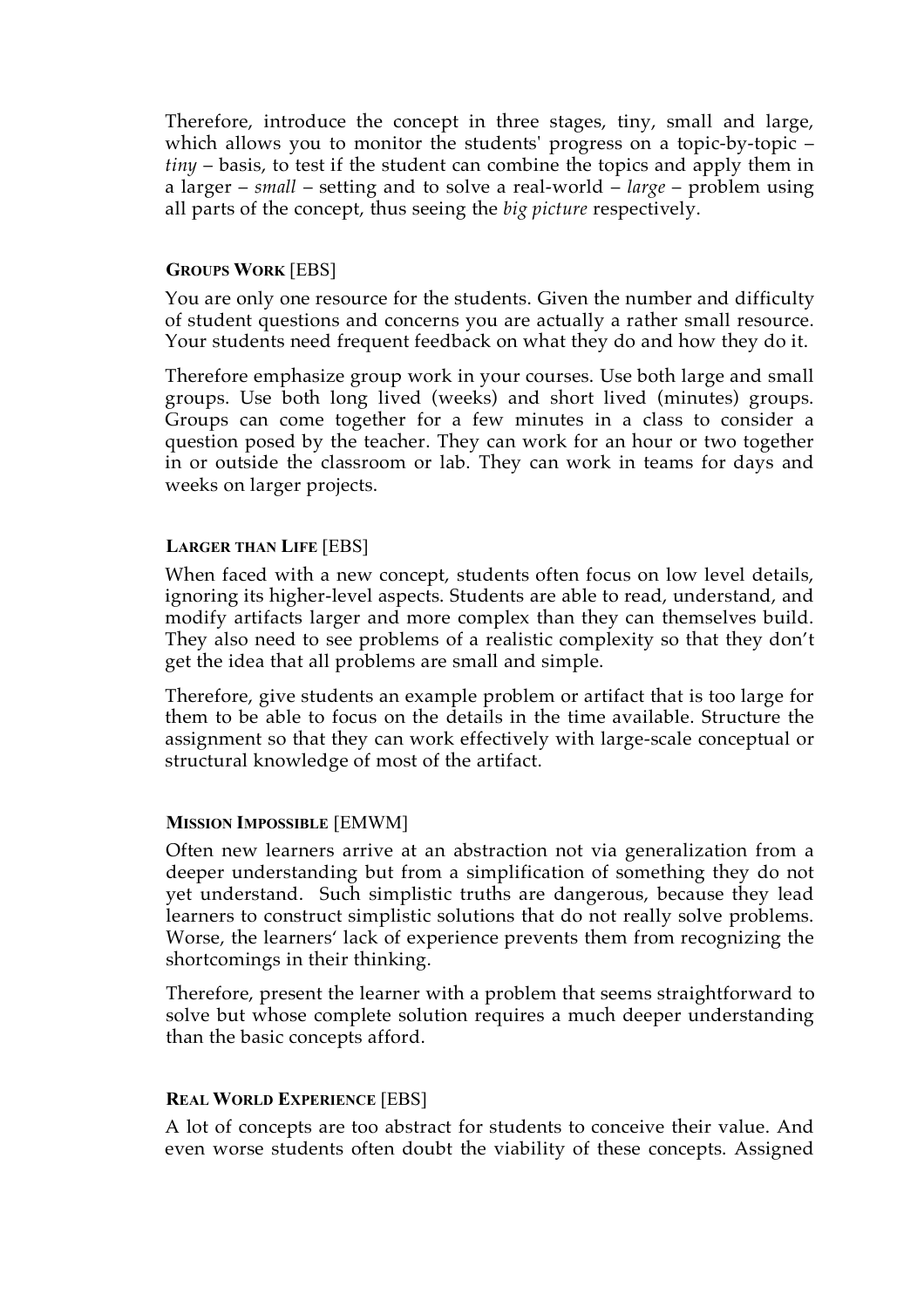problems or lab projects help to make those abstract concepts more concrete. However restricting students to lab environments deprive them of exercising the issues in their rightful habitation – namely the work place.

Therefore involve the students in real world situations, by inviting them to accomplish a project in a real world environment.

Involving a domain interest allows the students to experience the real project life, from the time pressure of a deadline to the pride of demonstrating the result.

## **REFLECTION** [BEMW]

Sometimes, learners believe that the trainer has to deliver all the knowledge, but the students would learn much more if they would explore problems by themselves. Furthermore, students often anticipate that an instructor will solve each and every problem for them, but the knowledge of the instructor is also limited. You want the students to uncover solutions for complex problems by drawing on their own experience rather than just letting them accept what they have learned by listening.

Therefore, provide an environment that allows discovering and not one which is limited to answering questions. It is the students' debt of delivery or of inquiry. Train students so that they are searching for solutions by exploring the problem.

# **ROUND ROBIN** [EMWM]

One of the most difficult aspects of teamwork is getting everyone in the room to work on equal footing. However, you want to get everyone's participation and input and you especially want to encourage the quieter members to take a more active role.

Therefore, use a round robin technique to solicit suggestions. Go around the room or table. As each member of the team contributes an idea, write it down on the board. The goal of the round robin is to allow the group to move ahead at an even tempo but to give people enough time to think.

#### **SPIRAL** [BEMW]

You want to enable students to solve meaningful problems as early in the course as possible. Students learn best when they are doing things, and meaningful problems motivate them to work harder.

Therefore, organize the course to introduce topics to students without covering them completely at first viewing so that a number of topics can be introduced early and then used. The instructor can then return to each topic in turn, perhaps repeatedly, giving more of the information needed to master them.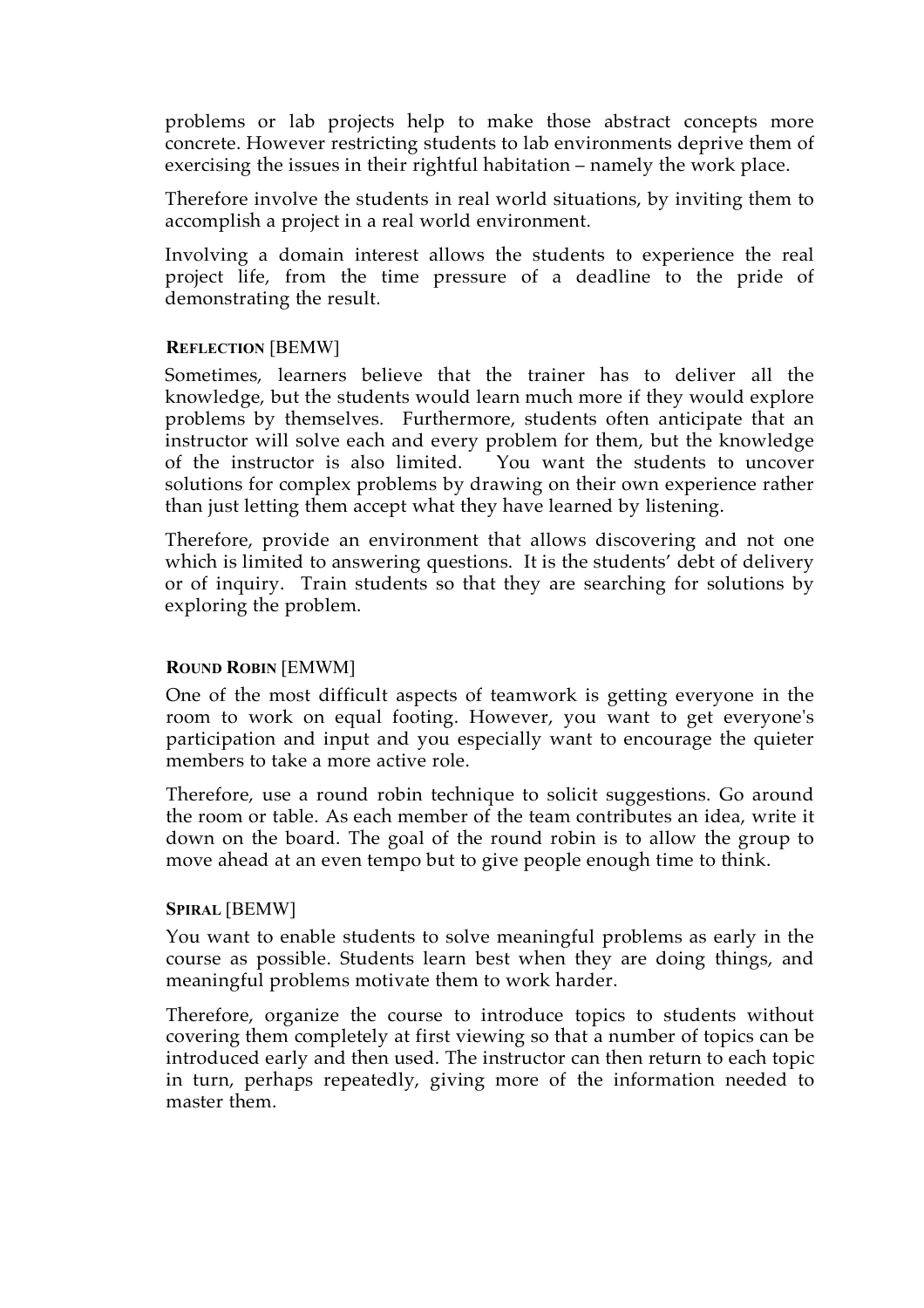# **Acknowledgement**

We thank all those who have contributed to the Pedagogical Patterns project, especially the authors of the patterns we have revised and incorporated into this paper. We also thank our EuroPLoP 2003 shepherd, Joseph Bergin, for helping us to improve the paper.

# **References**

| <b>BEMW</b>     | Joseph Bergin, Jutta Eckstein, Mary Lynn Manns, Eugene<br>Wallingford. Patterns for Gaining Different Perspectives,<br>Proceedings of PLoP 2001.                                     |
|-----------------|--------------------------------------------------------------------------------------------------------------------------------------------------------------------------------------|
| <b>BSRP</b>     | Bergin, Stehlik, Roberts, and Pattis. Karel++, Wiley, 1997                                                                                                                           |
| <b>BMRSS</b>    | Buschmann, F., Meunier, R., Rohnert, H., Sommerlad, P.,<br>Stal, M. (1996). Pattern-Oriented Software Architecture: A<br>System of Patterns. Chichester, England: John Wiley & Sons. |
| CA              | Christopher Alexander et.al., A Pattern Language: Towns –<br>Buildings - Construction. Oxford University Press 1977                                                                  |
| <b>EBS</b>      | Jutta Eckstein, Joseph Bergin, Helen Sharp. Patterns for Active<br>Learning. Proceedings of PloP 2002.                                                                               |
| <b>EMWM</b>     | Jutta Eckstein, Mary Lynn Manns, Eugene Wallingford,<br>Klaus Marquardt. Patterns for Experiential Learning,<br>Proceedings of EuroPLoP 2001.                                        |
| JB1             | Joseph Bergin, Early Bird,<br>http://sol.info.unlp.edu.ar/ppp/pp34.htm                                                                                                               |
| JB <sub>2</sub> | Joseph Bergin, Multiple Pronged Attack,<br>http://sol.info.unlp.edu.ar/ppp/pp57.htm                                                                                                  |
| JB3             | Joseph Bergin, Tool Box,<br>http://sol.info.unlp.edu.ar/ppp/pp36.htm                                                                                                                 |
| JB4             | Joseph Bergin, Fixer Upper,<br>http://sol.info.unlp.edu.ar/ppp/pp31.htm                                                                                                              |
| JM              | Jeanine Meyer, Team Teaching,<br>http://sol.info.unlp.edu.ar/ppp/pp40.htm                                                                                                            |
| <b>KP</b>       | Brian Kernighan, P.J. Plauger, Software Tools in Pascal,<br>Addison Wesley, 1981                                                                                                     |
| KV              | Kerstin Voigt, Big Picture on a small Scale,<br>http://sol.info.unlp.edu.ar/ppp/pp46.htm                                                                                             |
| МF              | Fowler, Martin (1997). Analysis Patterns. Reusable Object                                                                                                                            |